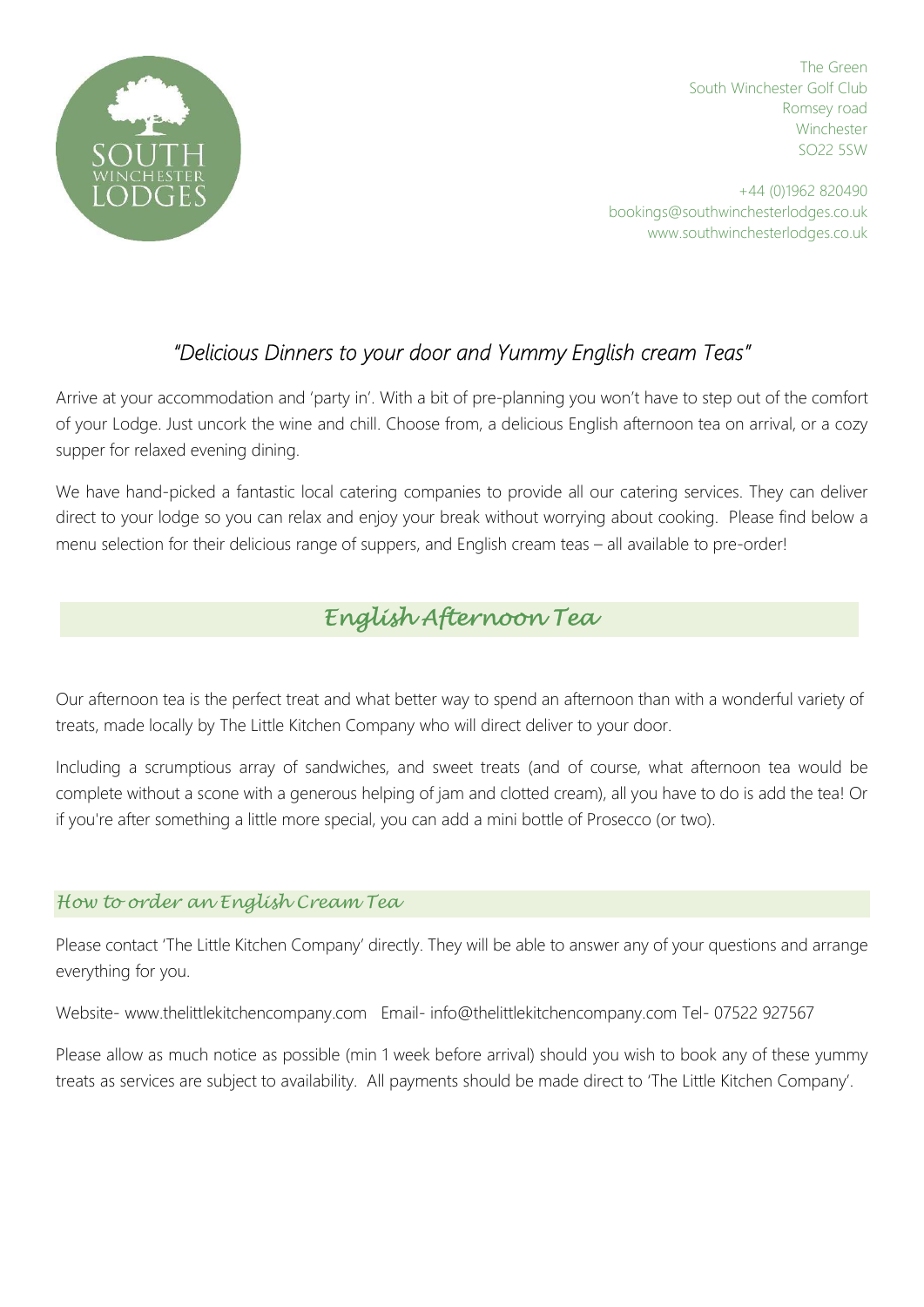#### Small Afternoon Tea (suitable for up to 4 people) Cost £40

Assorted finger sandwiches 4 freshly baked scones, jam and clotted cream 4 slices of homemade cake

Large Cream Tea (suitable for up to 6 people) Cost £60 Assorted finger sandwiches 6 freshly baked scones, jam and clotted cream 6 slices of homemade cake

Why Not Add…

Macaroons- £2 Smoked salmon blini-£1.75 Millionaires Slice- £2.50 Homemade Chocolate Brownie £2.75 Flapjack- £2.50

## Posh Picnics & Dinner To Your Door

Hassle free dining, a delicious selection of handmade meals delivered to your door for all to share. Perfect for a Special Celebration or just a night off cooking!! Dinners will be delivered to your fridge ready for you to just pop in the oven! Why not also enjoy a 'posh' picnic this summer! Beautifully prepared goodies all ready to just enjoy in our wonderful grounds or out and about on a local adventure!

#### How to order

Please contact 'The Little Kitchen Company' directly. They will be able to answer any of your questions and arrange everything for you. Please allow as much notice as possible should you wish to book any of these yummy treats as services are subject to availability. All payments should be made direct to 'The Little Kitchen Company', minimum order value of £24 applies plus £5 delivery charge.

Orders are subject to availability please allow a minimum of 1 week prior to arrival

Website- www.thelittlekitchencompany.com Email- info@thelittlekitchencompany.com Tel- 07522 927567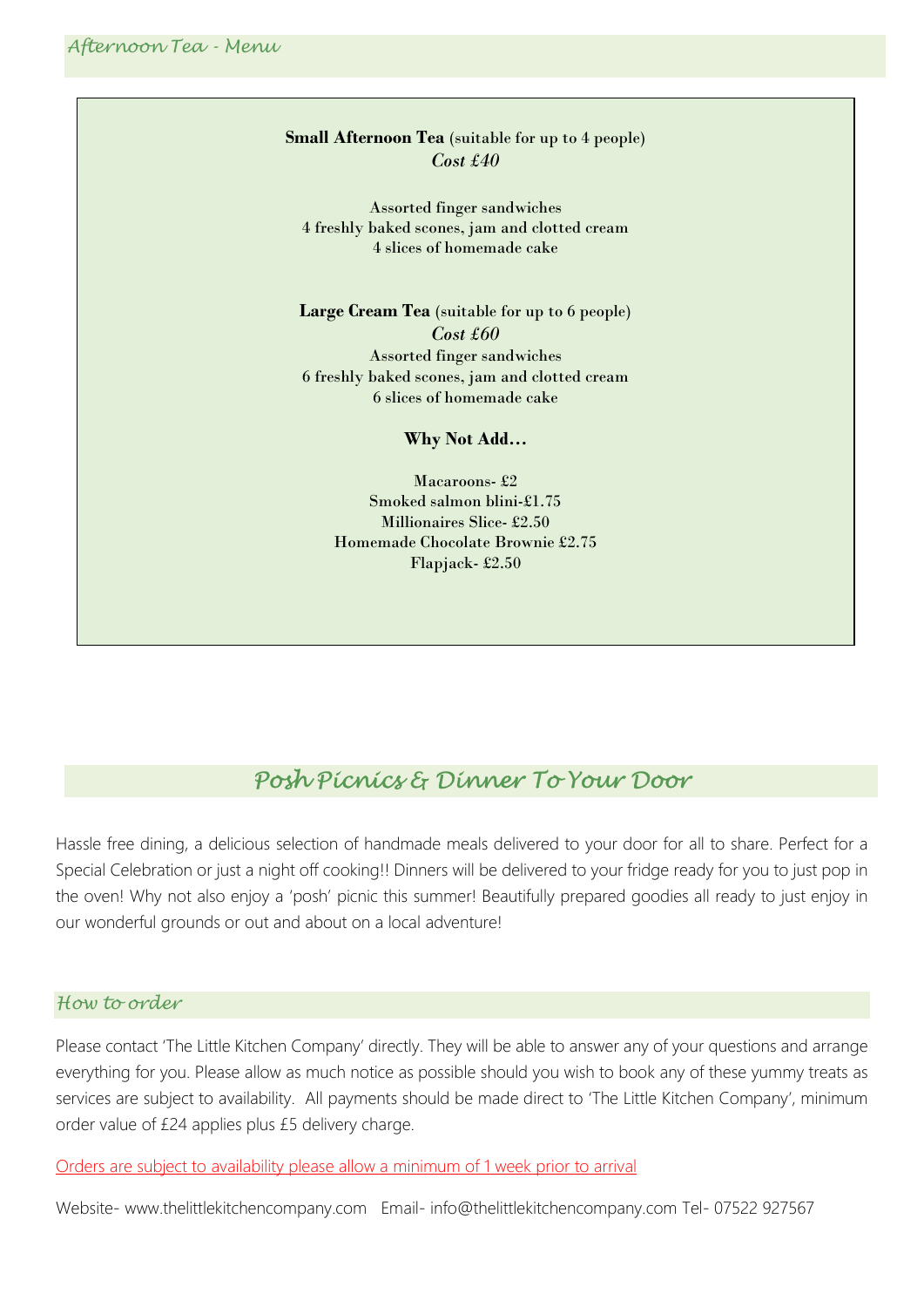### Posh Picnic

Home made Hampshire sausage roll, spiced tomato chutney

Harissa spiced hummus, crudites, cherry tomatoes GF/VV

Ham hock terrine, piccalilli GF

Potatoe salad, tarragon and caper mayonnaise GF/V

Honey roasted butternut squash, puy lentils, plum tomatoes, spring onions, roasted pumpkin seeds, citrus and honey dressing GF/V

Panzanella salad VV

Chilled lemon posset, raspberry and shortbread GF/V

Classic home made chocolate brownie, clotted cream GF/V

Additional Options also available:

Include deli sandwich, half roast chicken, maple roasted sweet potatoes, charcuterie board, cheese board & individual wine bottles wine & Prosecco

Cost – Hand made picnics £20pp,

additional options £4.95-10

(minimum order of 2, available Friday-Sunday)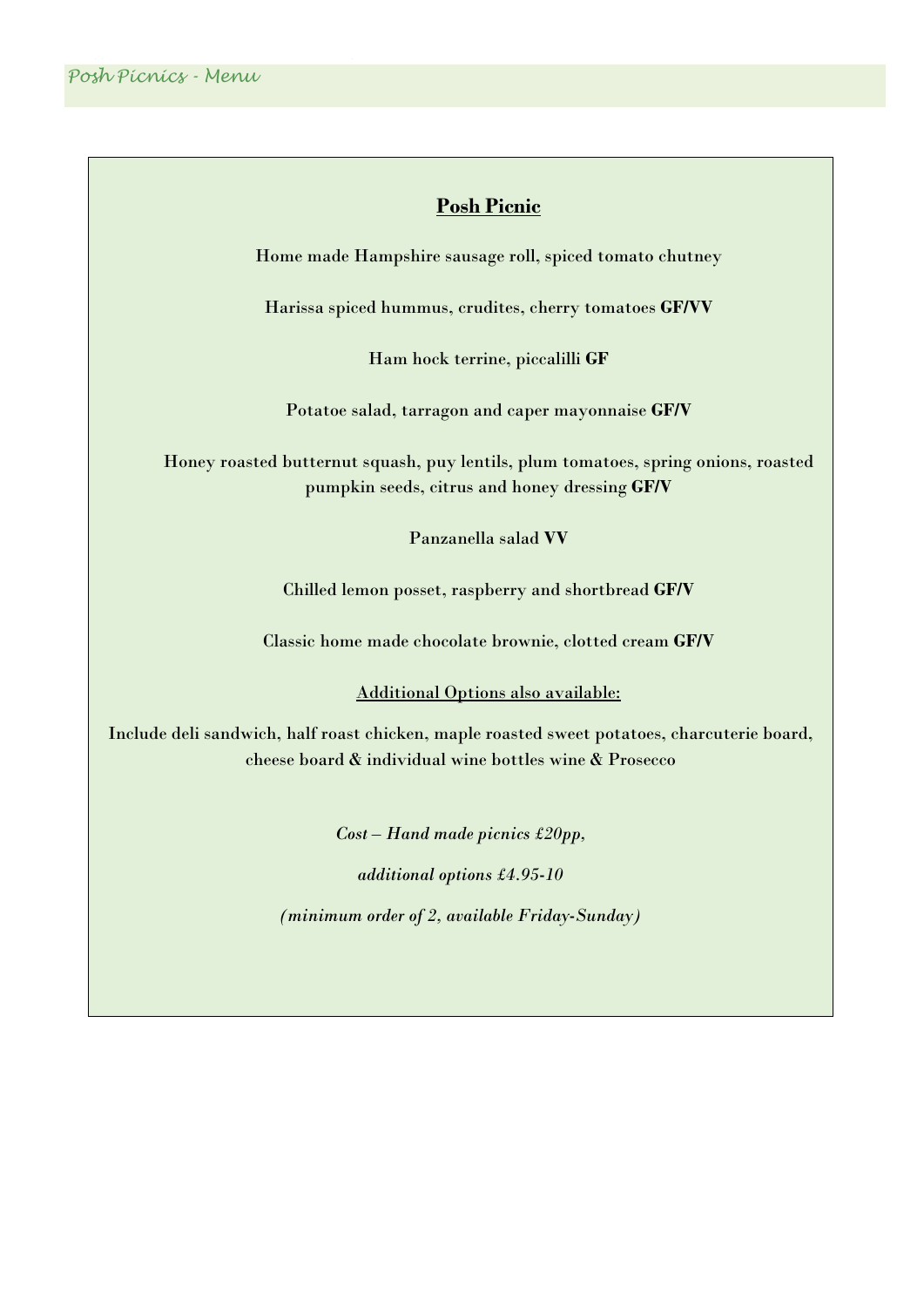### **Mains**

Chicken Tikka Masala curry

Roast vegetable curry V

Meltingly tender Boeuf Bourguignon

Vegetable Tagine V

Chicken a la Normande, braised in white wine, garlic and cream

Classic Fish pie

Beetroot Bourguignon

Beef Lasagne, with a slow-cooked ragu made with red wine and herbs and a rich cheese sauce

#### **Puddings**

Chocolate brownie

Sticky Toffee Pudding with caramel sauce

Home-made apple and cinnamon crumble

Cheeseboard of local Hampshire and English cheeses with oatcakes and spiced chutney

Cost – Mains £6pp Puddings £4pp Minimum order spend £24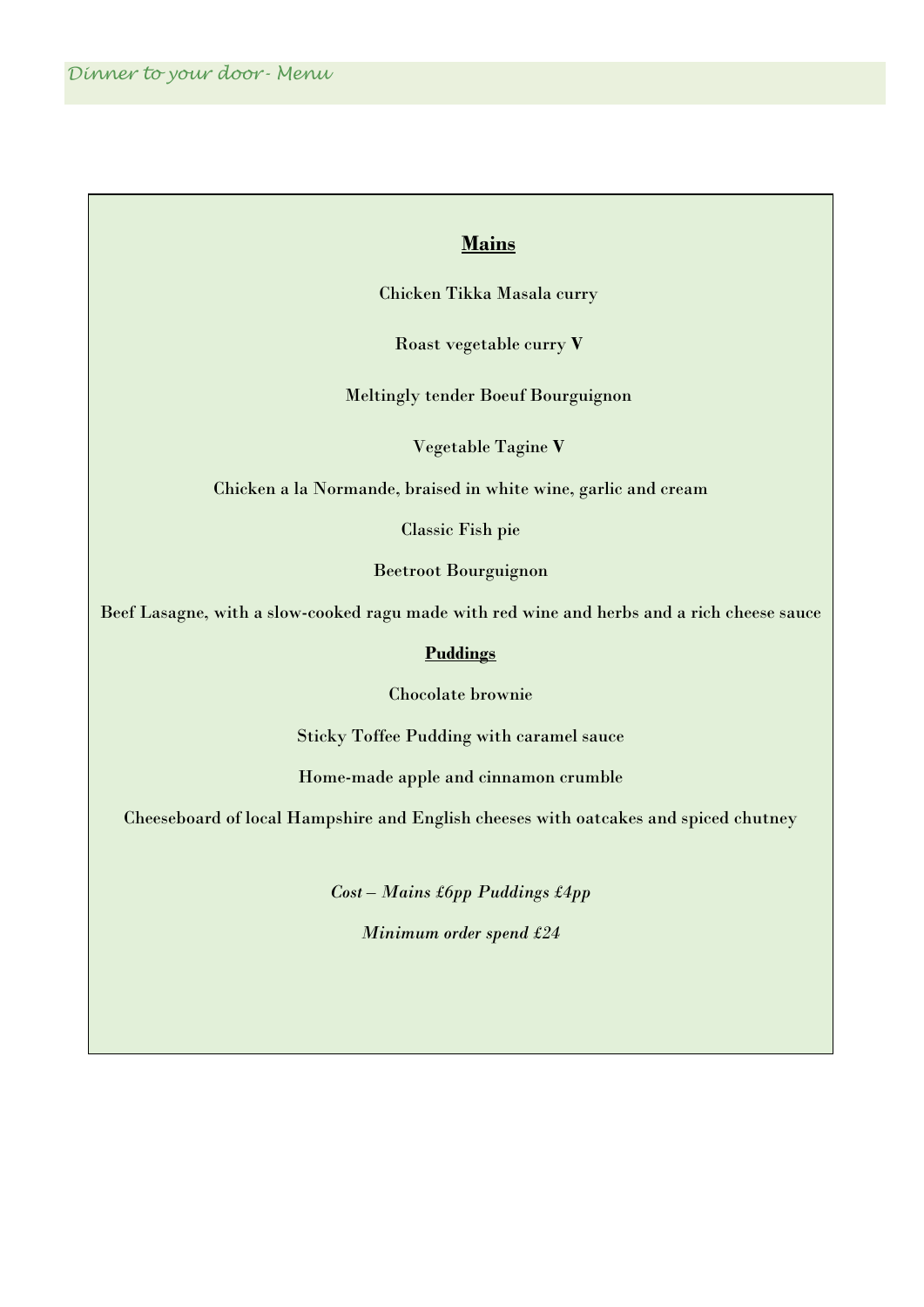## Family Dinners and easy meals

Make life easy and arrange a FREE delivery of hand-made delicious frozen meals prepared by the award winning company 'Cook'. They offer an extensive menu of seasonal classics, family favorites and even child friendly options, all delivered to your door frozen and ready to just pop in the oven! Perfect for a relaxing evening in, an easy family lunch or a special celebration!

How to Book-

Full menu available www.cookfood.net

To order please call 01962 790239 or visit www.cookfood.net. Click and collect option available from Winchester branch or Home deliveries available on Monday, Tuesday and Friday.

BBQ'

suitable for disposable BBQ's only. If you would like to enjoy the BBQ, please note that we provide BBQ utensils and lighters. Disposable BBQ's can be purchased from a number of retailer's close buy including Sainsbury's supermarket (located 1 mile away).

A great British tradition! We have now replaced our gas BBQ's with new BBQ stands for each lodge which are

There is a large Sainsbury's supermarket just 1 mile from our lodges if you wish to stock up on supplies when you get to your lodge, however to make life a little easier, why not pre order your groceries for your break with us and have them delivered to your door when you arrive. All major supermarkets deliver to our lodges' please see details below.

## Supermarkets

Waitrose - www.ocardo.com Tesco - www.tesco.com Sainsbury's - www.sainsburys.com Asda - www.asda.com

Delivery details

Please ensure all deliveries are arranged for a time that you are able to receive the delivery as it is not always possible for a member of the team to be present to assist. The address for delivery is below you will also require your lodge number which can be provided prior to arrival by contact us on 01962 820490 or via email bookings@southwinchesterlodges.co.uk

Please note that lodge numbers that maybe allocated on your booking invoice are not confirmed, as South Winchester Lodges does not assign lodge numbers until the check in date of your stay. Therefore please ensure you check your lodge number with the office should you wish to arrange a grocery delivery. Your confirmed lodge number and your name will be displayed on the Welcome board at the entrance to our site on your arrival date.

No. The Green South Winchester Lodges Romsey Road Winchester Hampshire SO22 5SW